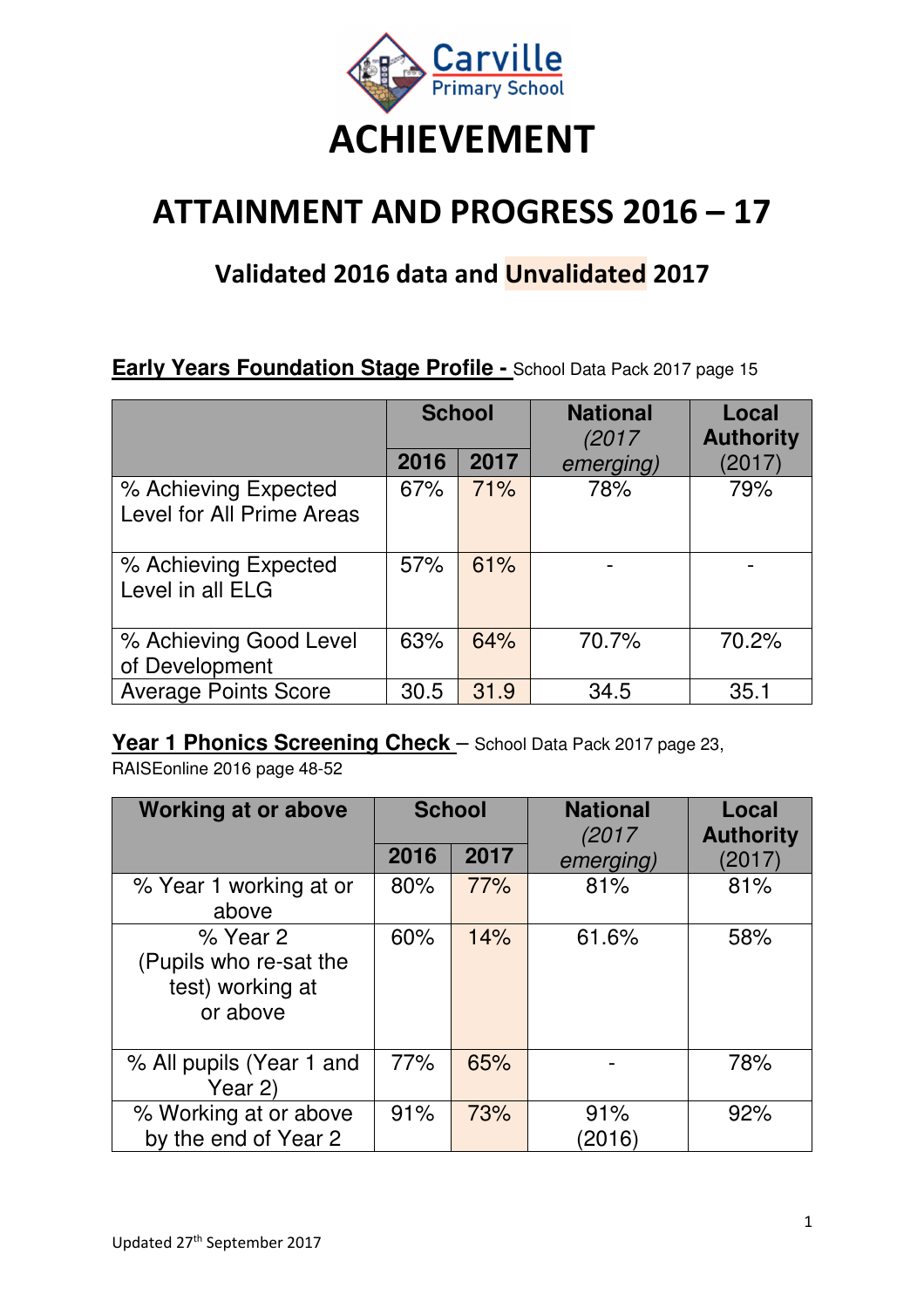**Attainment – Key Stage 1 Expected Standard -** School Data Pack 2017 page 27, RAISEonline 2016 page 36-37

|                             |                                         |      | <b>School</b> | <b>National</b><br>(2017) | Local<br><b>Authority</b> |
|-----------------------------|-----------------------------------------|------|---------------|---------------------------|---------------------------|
|                             |                                         | 2016 | 2017          | emerging)                 | (2017)                    |
| Expected<br>Standard        | Reading                                 | 74%  | 77%           | 76%                       | 79%                       |
| Expected<br>Standard        | Writing                                 | 78%  | 69%           | 68%                       | 73%                       |
| <b>Expected</b><br>Standard | <b>Maths</b>                            | 78%  | 81%           | 75%                       | 79%                       |
| Expected<br>Standard        | Science                                 | 78%  | 69%           | 83%                       | 84%                       |
| Expected<br>Standard        | Reading,<br>Writing and<br><b>Maths</b> | 74%  | 69%           | 64%                       | 69%                       |

**Attainment – Key Stage 1 Greater Depth** School Data Pack 2017 page 27, RAISEonline 2016 page 36-37

|                  |                                        |      | <b>School</b> | <b>National</b> | Local            |
|------------------|----------------------------------------|------|---------------|-----------------|------------------|
|                  |                                        | 2016 | 2017          | (2017)          | <b>Authority</b> |
|                  |                                        |      |               | emerging)       | (2017)           |
| Greater<br>Depth | Reading                                | 22%  | 23%           | 25%             | 33%              |
| Greater<br>Depth | Writing                                | 17%  | 19%           | 16%             | 22%              |
| Greater<br>Depth | <b>Maths</b>                           | 17%  | 23%           | 21%             | 26%              |
| Greater<br>Depth | Reading<br>Writing and<br><b>Maths</b> | 13%  | 15%           | 11%             | 16%              |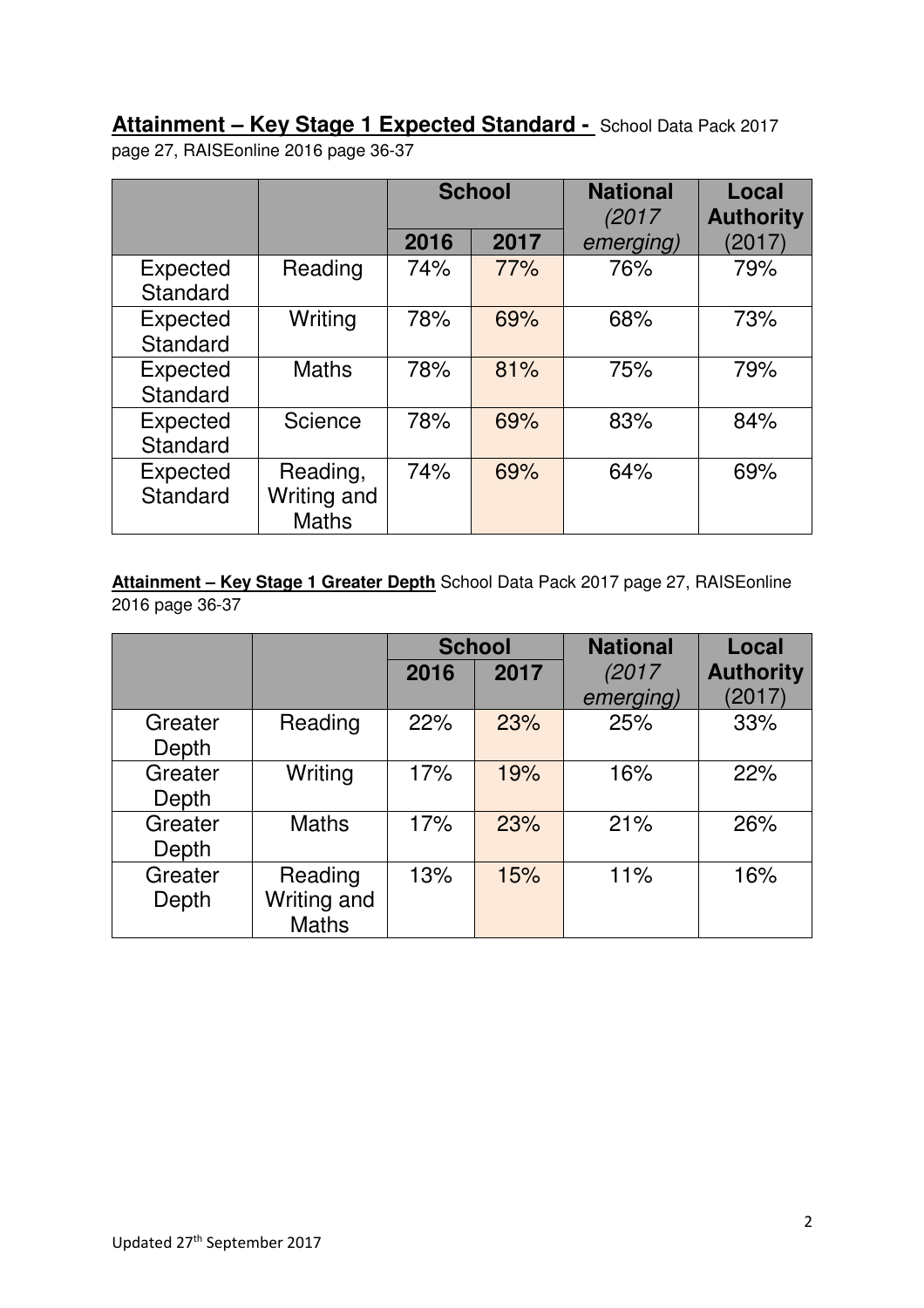**Attainment – Key Stage 2 Expected Standard -** School Data Pack 2017 page 45, RAISEonline 2016 page 9-10

|                             |                                         |      | <b>School</b> | <b>National</b>    | Local                      |
|-----------------------------|-----------------------------------------|------|---------------|--------------------|----------------------------|
|                             |                                         | 2016 | 2017          | (2017<br>emerging) | <b>Authority</b><br>(2017) |
| <b>Expected</b><br>Standard | Reading                                 | 41%  | 52%           | 71%                | 76%                        |
| Expected<br>Standard        | Writing (TA)                            | 77%  | 76%           | 76%                | 80%                        |
| <b>Expected</b><br>Standard | <b>Maths</b>                            | 41%  | 68%           | 75%                | 78%                        |
| Expected<br>Standard        | Science (TA)                            | 77%  | 72%           | 82%                | 85%                        |
| <b>Expected</b><br>Standard | RWM -<br>Combined                       | 27%  | 48%           | 61%                | 65%                        |
| <b>Expected</b><br>Standard | Grammar,<br>Punctuation<br>and Spelling | 50%  | 56%           | 77%                | 78%                        |

**The percentage of pupils reaching the expected standard in reading, writing and maths (combined measure) is in-line with the national figure.** 

**Attainment – Key Stage 2 Greater Depth** - School Data Pack 2017 page 46,

RAISEonline 2016 page 9-10

|                  |                                         | <b>School</b> |      | <b>National</b>     | Local                      |
|------------------|-----------------------------------------|---------------|------|---------------------|----------------------------|
|                  |                                         | 2016          | 2017 | (2017)<br>emerging) | <b>Authority</b><br>(2017) |
| Greater<br>Depth | Reading                                 | 9%            | 8%   | 25%                 | 27%                        |
| Greater<br>Depth | Writing (TA)                            | 14%           | 20%  | 18%                 | 20%                        |
| Greater<br>Depth | <b>Maths</b>                            | 5%            | 8%   | 25%                 | 27%                        |
| Greater          | RWM-                                    | 5%            | 0%   | 9%                  | 10%                        |
| Depth            | Combined                                |               |      |                     |                            |
| Greater<br>Depth | Grammar.<br>Punctuation<br>and Spelling | 9%            | 16%  | 22%                 | 22%                        |

**The year 6 teacher is a Local Authority moderator which supports the rigour and validity of writing teacher assessment judgments.**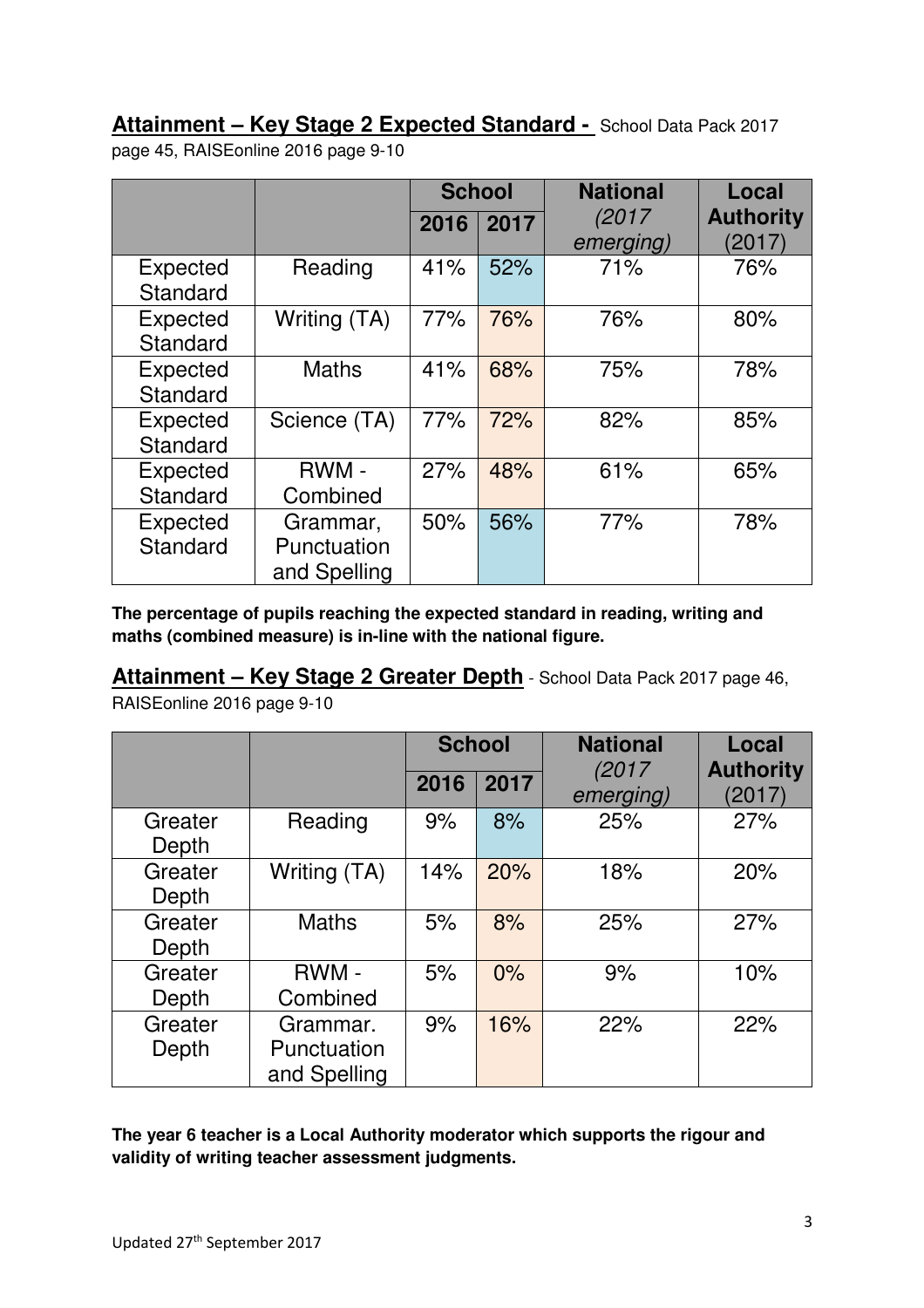**Average scaled score -** RAISEonline 2016 page 11, 15, 18 & 19, schools own data shared with DfE through 'Tables Checking' exercise.

|                |                          | <b>School</b>              | <b>Expected</b><br><b>Standard</b> | <b>National</b><br>2016 |  |  |
|----------------|--------------------------|----------------------------|------------------------------------|-------------------------|--|--|
|                | <b>Validated</b><br>2016 | <b>Unvalidated</b><br>2017 |                                    |                         |  |  |
| <b>Reading</b> | 98.3                     | 98                         | 100                                | 102.6                   |  |  |
| Writing        |                          |                            |                                    |                         |  |  |
| <b>Maths</b>   | 98.5                     | 101                        | 100                                | 103                     |  |  |
| G, P, S        | 99.5                     | 101                        | 100                                | 104                     |  |  |
| R,W,M          |                          |                            |                                    |                         |  |  |

#### **Progress**

**Key Stage 1 – Key Stage 2 -** RAISEonline 2016 page 8, School Data Pack 2017 page 58, schools own data shared with DfE through 'Tables Checking' exercise.

|         | Validated<br>School<br>2016 | Unvalidated<br>School<br>2017 | Validated LA 2016 | Floor standard 2016 |
|---------|-----------------------------|-------------------------------|-------------------|---------------------|
| Reading | $-0.93$                     | $-2.95$                       | $+0.59$           | Above -5            |

|         | Validated | Unvalidated | LA 2016 | Floor standard 2016 |
|---------|-----------|-------------|---------|---------------------|
|         | School    | School      |         |                     |
|         | 2016      | 2017        |         |                     |
| Writing | $+2.81$   | $+3.12$     | $+0.54$ | Above -7            |

|       | Validated | Unvalidated | LA 2016 | Floor standard 2016 |
|-------|-----------|-------------|---------|---------------------|
|       | School    | School      |         |                     |
|       | 2016      | 2017        |         |                     |
| Maths | $-2.22$   | $-0.56$     | $+0.01$ | Above $-5$          |

Individual pupil level progress scores are calculated in comparison to other pupils nationally. Nationally the average progress score is zero.

- A score of 0 means pupils in Carville, on average, do about as well as those with similar prior attainment nationally.
- A positive score means pupils, on average, do better at key stage 2 than those with similar prior attainment nationally.
- A negative score means pupils, on average, do worse at key stage 2 than those with similar prior attainment nationally. A negative score doesn't necessarily mean a school is below the floor.